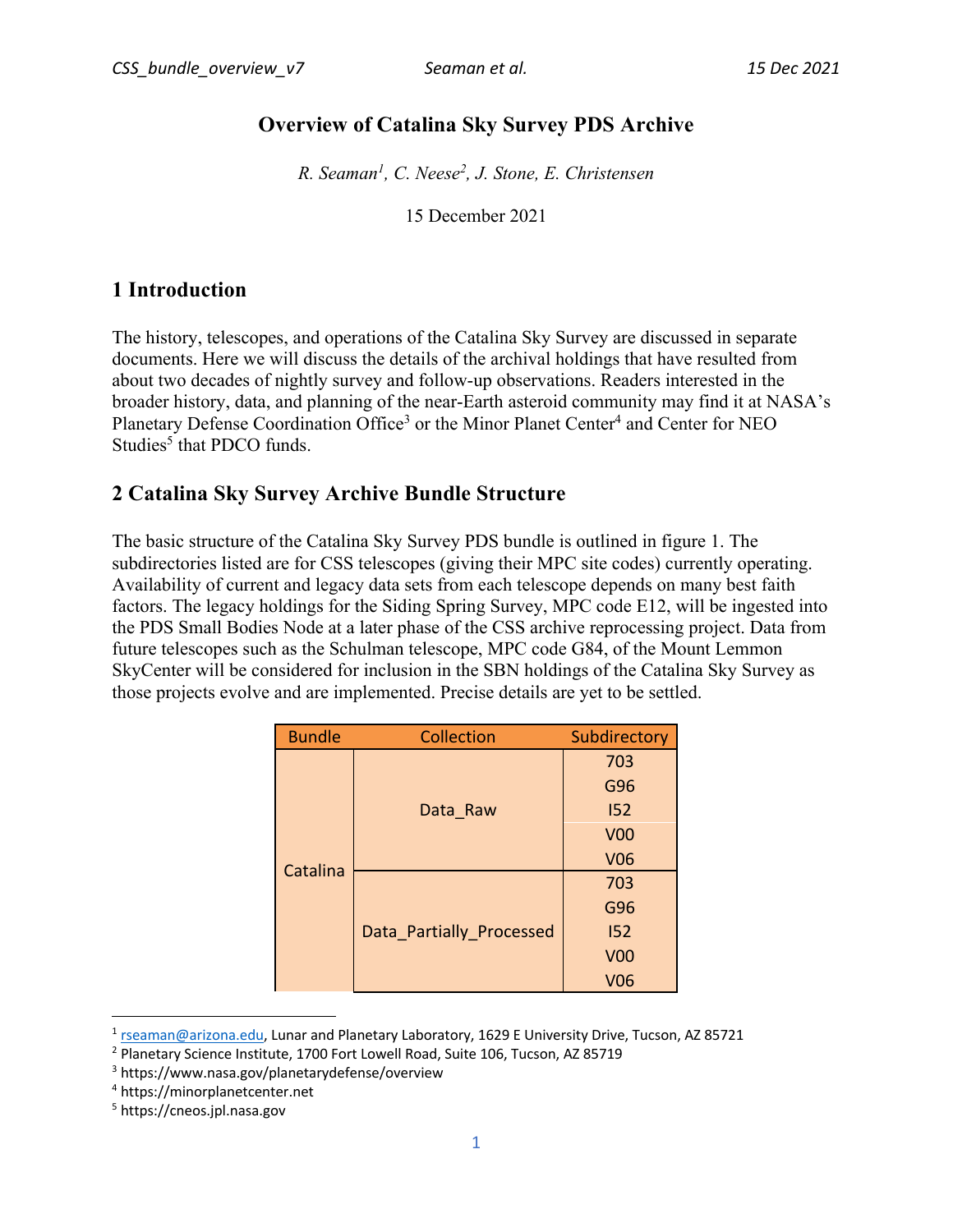|  |                      | 703        |
|--|----------------------|------------|
|  |                      | G96        |
|  | Data Calibrated      | 152        |
|  |                      | <b>V00</b> |
|  |                      | <b>V06</b> |
|  |                      | 703        |
|  | Data Derived         | G96        |
|  |                      | 152        |
|  |                      | <b>V00</b> |
|  |                      | <b>V06</b> |
|  | <b>Miscellaneous</b> |            |
|  | Calibration          |            |
|  | Document             |            |

| Figure 1 - PDS bundle design for Catalina Sky Survey data holdings. |  |  |  |
|---------------------------------------------------------------------|--|--|--|
|---------------------------------------------------------------------|--|--|--|

### **3 Catalina Bundle Contents**

In the tables below the subdirectory nomenclature is "tel" for the MPC code of the telescope and "yyyy" and "yyMmmdd" are the UTC of the next morning, eg, "G96/2020/20Nov13". See section 4 below for the file naming convention. The "#" column is the number of each data product to expect, though various pipeline exceptions can result in files being missing, i.e., most image classes are optional. The "#" code letters are:

- $\bullet$  E = number of exposures in the night, typically 0-800
- F = number of fields observed, typically 0-200
- D = number of NEO discoveries, varies night to night
- G = variable numbers depending on weather and other factors

#### **3.1 Catalina Bundle**

| <b>Bundle</b>                      |        | <b>LID</b>                           |              |           |  |
|------------------------------------|--------|--------------------------------------|--------------|-----------|--|
| Catalina                           |        | urn:nasa:pds:gbo.ast.catalina.survey |              |           |  |
|                                    |        |                                      |              |           |  |
| <b>Product</b>                     | Format | <b>Description</b>                   | #            | Pipeline? |  |
| bundle gbo.ast.catalina.survey.xml | XML    | <b>Bundle XML Label</b>              | $\mathbf{1}$ | no        |  |

#### **3.2 Raw Data**

Raw data for the Catalina Sky Survey are large numbers of short exposure FITS images from CCD (or perhaps in the future, CMOS) cameras. CSS survey cameras are widefield from about 1 square degree up to 19 square degrees. CSS follow-up cameras are typically a fraction of a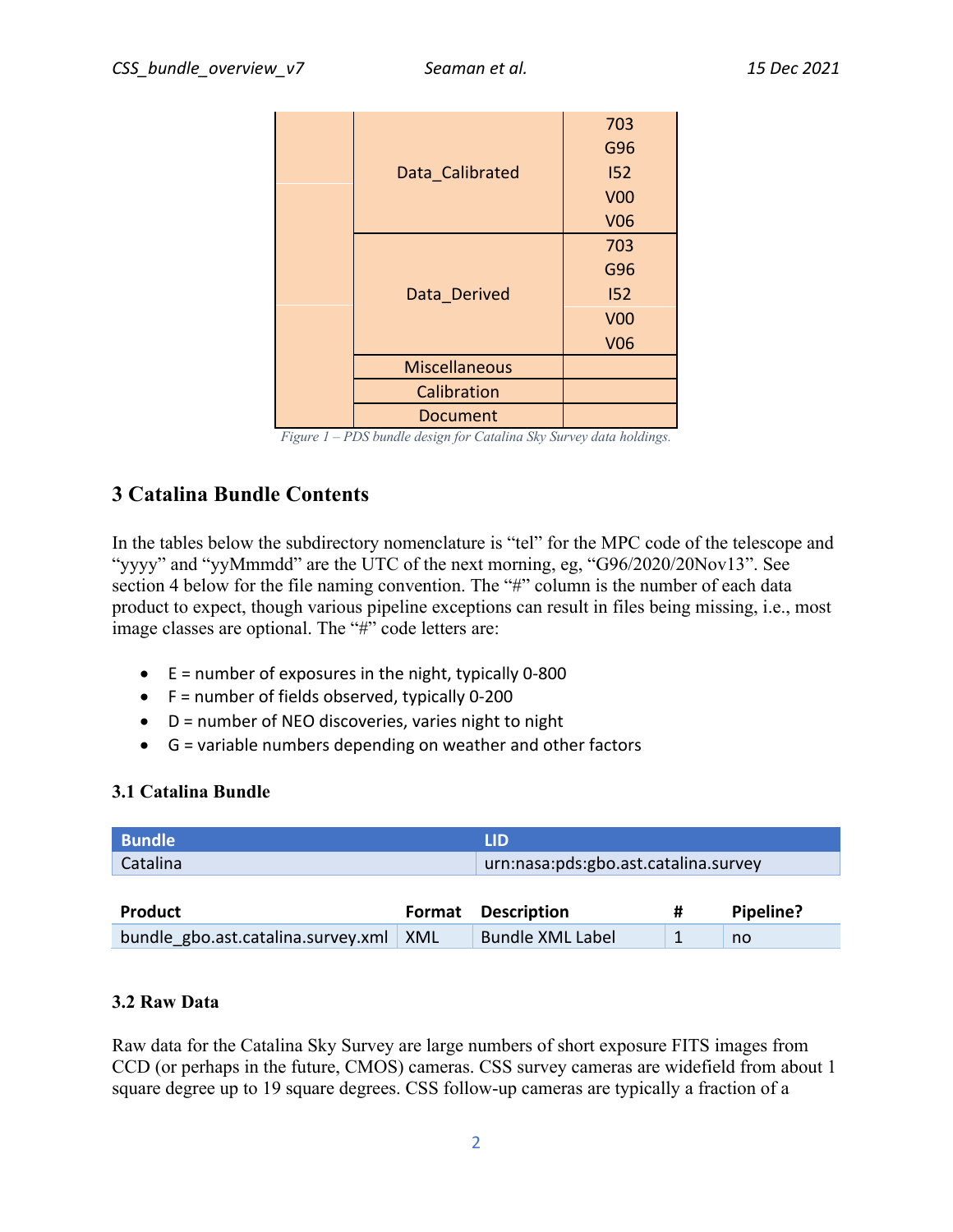square degree, though all cameras and telescopes can serve both functions, eg, a widefield survey telescope may be used for a targeted follow-up of a short-arc object whose location is highly uncertain. Survey exposures are taken at sidereal rates with trailing asteroids, while follow-up exposures are often at asteroid rates with trailing stars. Multiple exposures separated by seconds or minutes are used to detect moving objects.

| <b>Collection</b> | LID                                           |   |           |
|-------------------|-----------------------------------------------|---|-----------|
| Data Raw          | urn:nasa:pds:gbo.ast.catalina.survey:data raw |   |           |
|                   |                                               |   |           |
| <b>Product</b>    | <b>Format Description</b>                     | # | Pipeline? |
|                   |                                               |   |           |

| Product                                 |     | Format Description          | Pipeline?  |
|-----------------------------------------|-----|-----------------------------|------------|
| collection data raw.xml                 | XML | <b>Collection XML Label</b> | <b>ves</b> |
| collection inventory data raw.csv   CSV |     | Collection inventory        | yes        |

| Subdirectory:              | tel/yyyy/yyMmmdd |                      |  |            |
|----------------------------|------------------|----------------------|--|------------|
| <b>Product</b> (filenames) | Format           | <b>Description</b>   |  | Pipeline?  |
| [filename].fits            | <b>FITS</b>      | Raw camera exposures |  | <b>ves</b> |

### **3.3 Partially Processed Data**

The CSS pipeline produces a variety of partially processed data products that are input to all later algorithms. These may be directly useful for diverse purposes and also support later reprocessing. While reviewing these data products, it may be useful to consult the CSS Data Flow Diagram as discussed in the operations document. Raw images are first calibrated using the usual CCD techniques to produce the *calb* files. The CSS pipeline is iterative and sometimes files are persisted from the first pass (*pass1*) though these are usually omitted, and the CSS pipeline follows dual paths using both catalog and image differencing techniques (*csub*) which are later merged. CSS follow-up observations often rely on the NEO community's so-called "track and stack" image coaddition at both sidereal and object rates and in such cases there may be *avgs* and *avgr* files.

| <b>Collection</b>        | <b>LID</b>                                                    |
|--------------------------|---------------------------------------------------------------|
| Data Partially Processed | urn:nasa:pds:gbo.ast.catalina.survey:data partially processed |

| <b>Product</b>                          | Format     | <b>Description</b>       |              | # Pipeline? |
|-----------------------------------------|------------|--------------------------|--------------|-------------|
| collection data partially processed.xml | <b>XML</b> | Collection XML Label   1 |              | ves         |
| collection inventory data               | <b>CSV</b> | Collection inventory     | $\mathbf{1}$ | <b>ves</b>  |
| partially processed.csv                 |            |                          |              |             |

| Subdirectory:              | tel/yyyy/yyMmmdd |                       |   |            |
|----------------------------|------------------|-----------------------|---|------------|
| <b>Product (filenames)</b> | Format           | <b>Description</b>    | # | Pipeline?  |
| [filename].calb            | <b>FITS</b>      | <b>CCD</b> calibrated |   | <b>ves</b> |
| [filename].pass1           | <b>FITS</b>      | Pass1 images          |   | <b>ves</b> |
| [filename].csub            | <b>FITS</b>      | Difference images     |   | <b>ves</b> |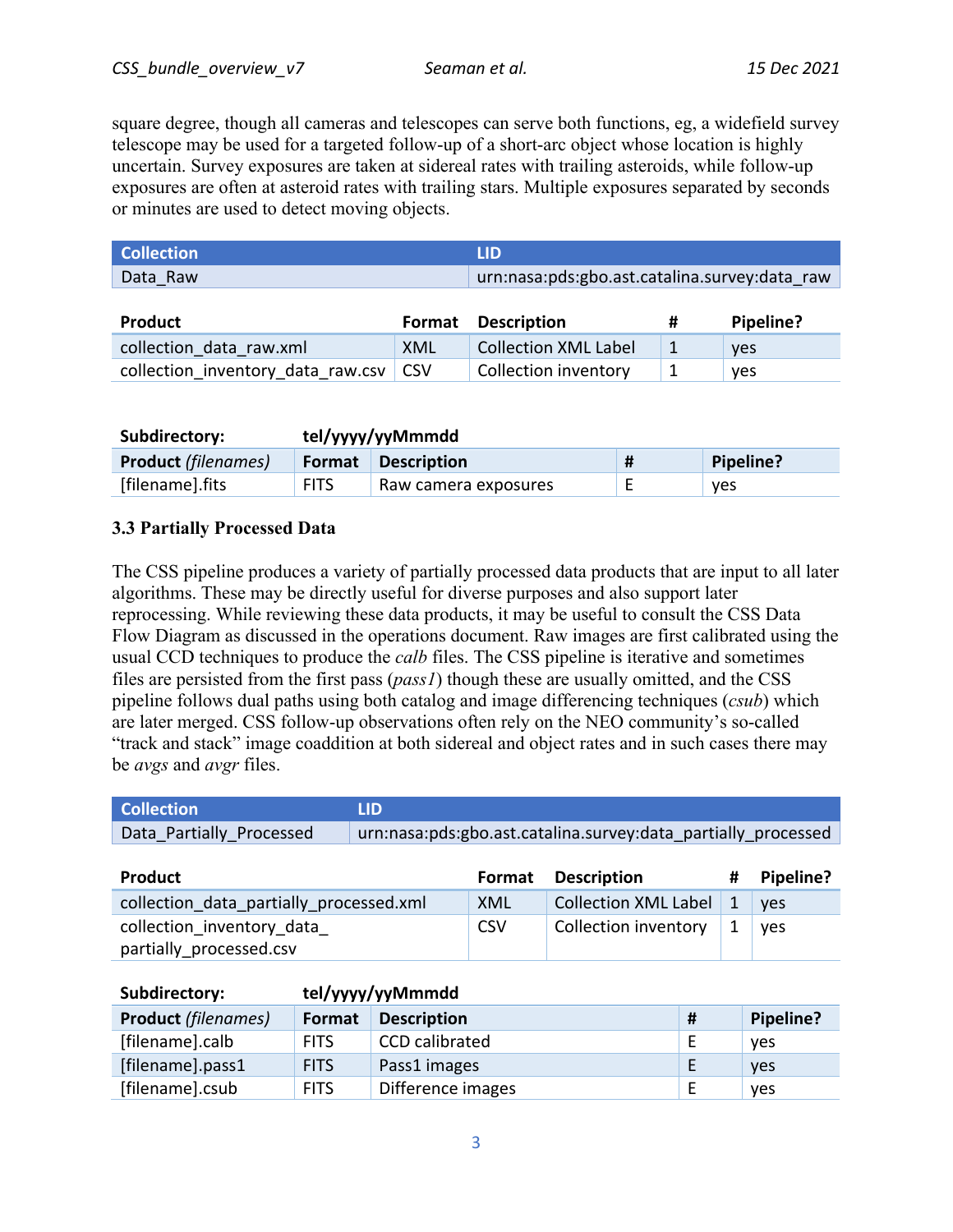| [filename].avgs | <b>FITS</b> | Track & Stack coadd, sidereal      | yes        |
|-----------------|-------------|------------------------------------|------------|
| [filename].avgr | <b>FITS</b> | Track & Stack coadd, asteroid rate | <b>ves</b> |

#### **3.4 Pipeline Calibrated Data**

The pipeline-calibrated images supply the pixels for source detection and all that follows. Legacy data sets may begin with the calibrated *arch* FITS files because raw data were not retained in the early years of the survey. (Why calibrated CSS FITS data are called "arch" is an obscure fact lost to history.) Most archive users will find that the *arch* files are the best place to start, including their most complete set of image header metadata. CSS relies on the standard FITS FPACK compression format<sup>6</sup> and users may need to install this software to use CSS data. Partially processed data with FITS world coordinates for each image are astrometrically calibrated while photometric calibrations rely on the full pipeline to have completed in the *arch* files.

| <b>Collection</b> | LID                                                  |
|-------------------|------------------------------------------------------|
| Data Calibrated   | urn:nasa:pds:gbo.ast.catalina.survey:data calibrated |

| Product                                        |     | <b>Format</b> Description            | Pipeline?  |
|------------------------------------------------|-----|--------------------------------------|------------|
| collection data calibrated.xml                 | XML | <b>Collection XML Label</b>          | <b>ves</b> |
| collection inventory data calibrated.csv   CSV |     | Collection inventory $\vert 1 \vert$ | <b>ves</b> |

| Subdirectory:              | tel/yyyy/yyMmmdd |                           |          |           |
|----------------------------|------------------|---------------------------|----------|-----------|
| <b>Product</b> (filenames) |                  | <b>Format</b> Description |          | Pipeline? |
| [filename].arch            | <b>FITS</b>      | Calibrated exposures      | <u>.</u> | yes       |

#### **3.5 Derived Data Products**

Derived data products are very diverse in the Catalina Sky Survey workflow. The basic strategy of the CSS pipeline is founded on building a catalog of point sources for each image using the third party Sextractor software. See the document CSS\_operations.pdf for details. For FITS format files it may be helpful to consult the FITS standard<sup>7</sup> as well as derived standards such as the Leiden Data Analysis Center (LDAC)<sup>8</sup> format used by the binary Source Extractor catalogs. Various techniques correlate and classify the point source catalogs to identify candidate moving objects and match them against known asteroid ephemerides. Human validation and machine heuristics identify candidate Near-Earth Asteroids.

| <b>Collection</b>           | <b>LID</b> |                                                   |   |            |
|-----------------------------|------------|---------------------------------------------------|---|------------|
| Data Derived                |            | urn:nasa:pds:gbo.ast.catalina.survey:data derived |   |            |
|                             |            |                                                   |   |            |
| <b>Product</b>              | Format     | <b>Description</b>                                | # | Pipeline?  |
| collection data derived.xml | XML        | <b>Collection XML Label</b>                       |   | <b>ves</b> |

<sup>6</sup> https://heasarc.gsfc.nasa.gov/fitsio/fpack/

<sup>&</sup>lt;sup>7</sup> https://fits.gsfc.nasa.gov/fits\_standard.html

<sup>8</sup> https://marvinweb.astro.uni-bonn.de/data\_products/THELIWWW/LDAC/LDAC\_concepts.html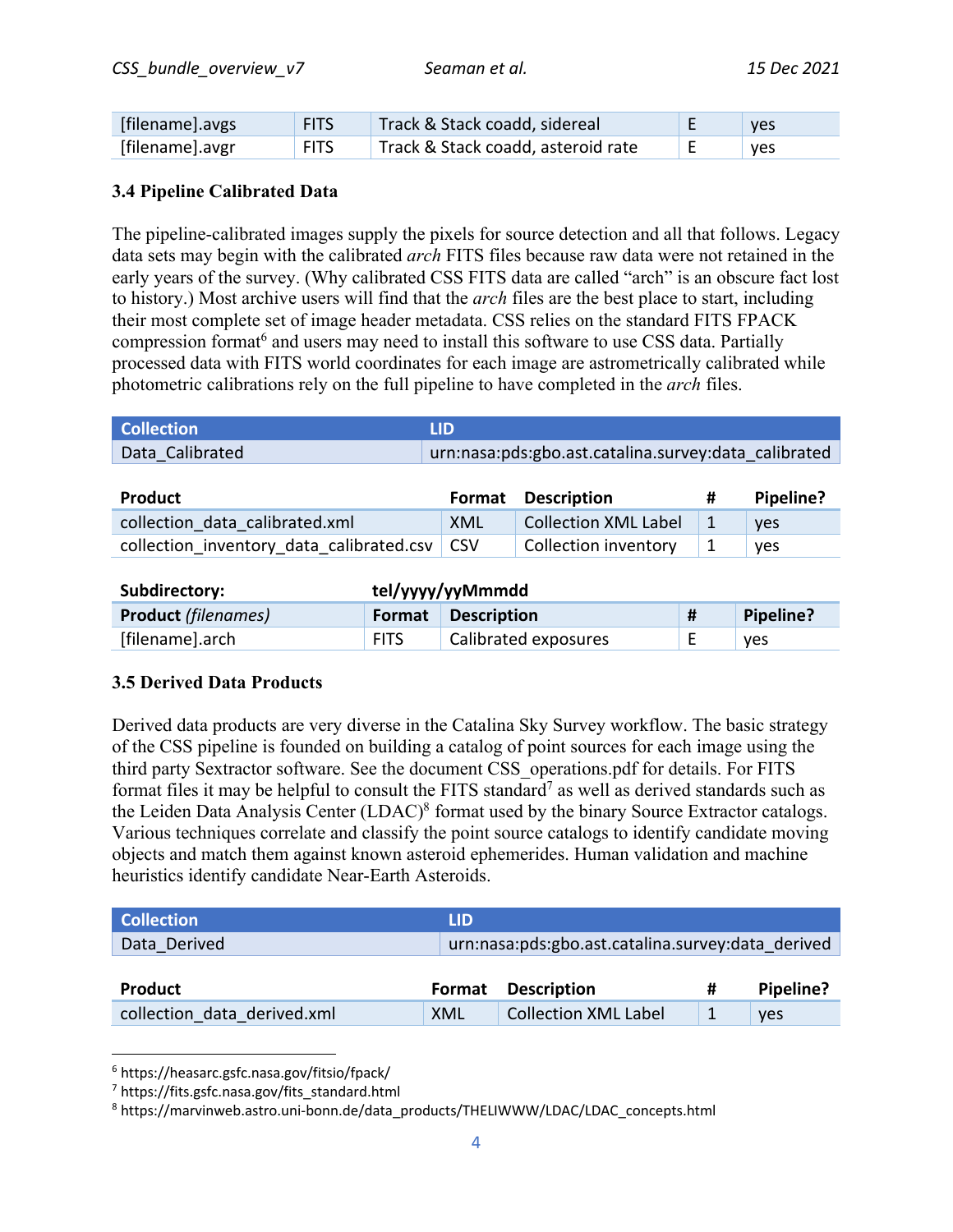| collection inventory data derived.csv CSV |  | Collection inventory   1 |  | yes |
|-------------------------------------------|--|--------------------------|--|-----|
|-------------------------------------------|--|--------------------------|--|-----|

| Subdirectory:              | tel/yyyy/yyMmmdd |                                 |   |           |  |
|----------------------------|------------------|---------------------------------|---|-----------|--|
| <b>Product</b> (filenames) | Format           | <b>Description</b>              | # | Pipeline? |  |
| [filename].sext            | <b>ASCII</b>     | <b>Bright sources</b>           | E | yes       |  |
| [filename].sexb            | FITS (bintable)  | Deep sources                    | E | yes       |  |
| [filename].sexs            | <b>ASCII</b>     | rate coadd sext output          | G | yes       |  |
| [filename].mtds            | <b>ASCII</b>     | <b>Moving Target Detections</b> | F | yes       |  |
| [filename].mtdf            | <b>ASCII</b>     | Annotated MTD objects           | F | yes       |  |
| [filename].dets            | <b>ASCII</b>     | <b>Asteroid detections</b>      | F | yes       |  |
| [filename].rjct            | <b>ASCII</b>     | Rejects                         | F | yes       |  |
| [filename].mpcd            | <b>ASCII</b>     | MPC batch                       | F | yes       |  |
| [filename].neos            | <b>ASCII</b>     | NEOs and NEO candidates         | D | yes       |  |
| [filename].fail            | <b>ASCII</b>     | Failed astrometry               | D | yes       |  |
| [filename].tssexb          | FITS (bintable)  | Track & Stack sextractor output | G | yes       |  |
| [filename].avgrsexb        | FITS (bintable)  | Rate coadd sexb output          | G | yes       |  |
| [filename].detf            | FITS (bintable)  | merge detection metadata        | F | yes       |  |

As with other automated astronomical pipelines, Catalina Sky Survey's nightly workflow converts raw input images into a diversity of derived data products. These are described in more detail in the CSS Operations and Processing document. To enable the user to understand their meaning and use, CSS files fall into a smaller number of general classes:

- Metadata about point source detections (files with extensions **sexb**, **sext**, **sexs**, **tssexb**, **avgrsexb**). In the current CSS pipeline these are produced by the third-party SExtractor<sup>9</sup> software from input data at either sidereal or asteroid rates and either single snapshots of the sky or coadded stacks. The software originally creates a FITS binary table format, but this is later converted to tabular ASCII and directly annotated by CSS software to add columns.
- Metadata about moving target detections (files with extensions **mtds** and **mtdf**). The heart of the beast that converts individual point source detections into candidate moving object detections, or *tracklets*. Point sources correspond to individual images of the sky (or coadded equivalents), while tracklets represent multiple exposures designed to detect and measure motion.
- Metadata about machine and human validated tracklets (files with extensions **dets**, **rjct**, **fail**). To find each dot or streak of light that has reflected off a small body in the solar system, every survey and follow-up project must sort through many thousands of background stars and galaxies, imaging artifacts, and foreground artificial satellites. Many plausible false tracklets are processed for each actual moving object detection. Software limits which of these are presented to the human observers for validation.

<sup>9</sup> https://www.astromatic.net/software/sextractor/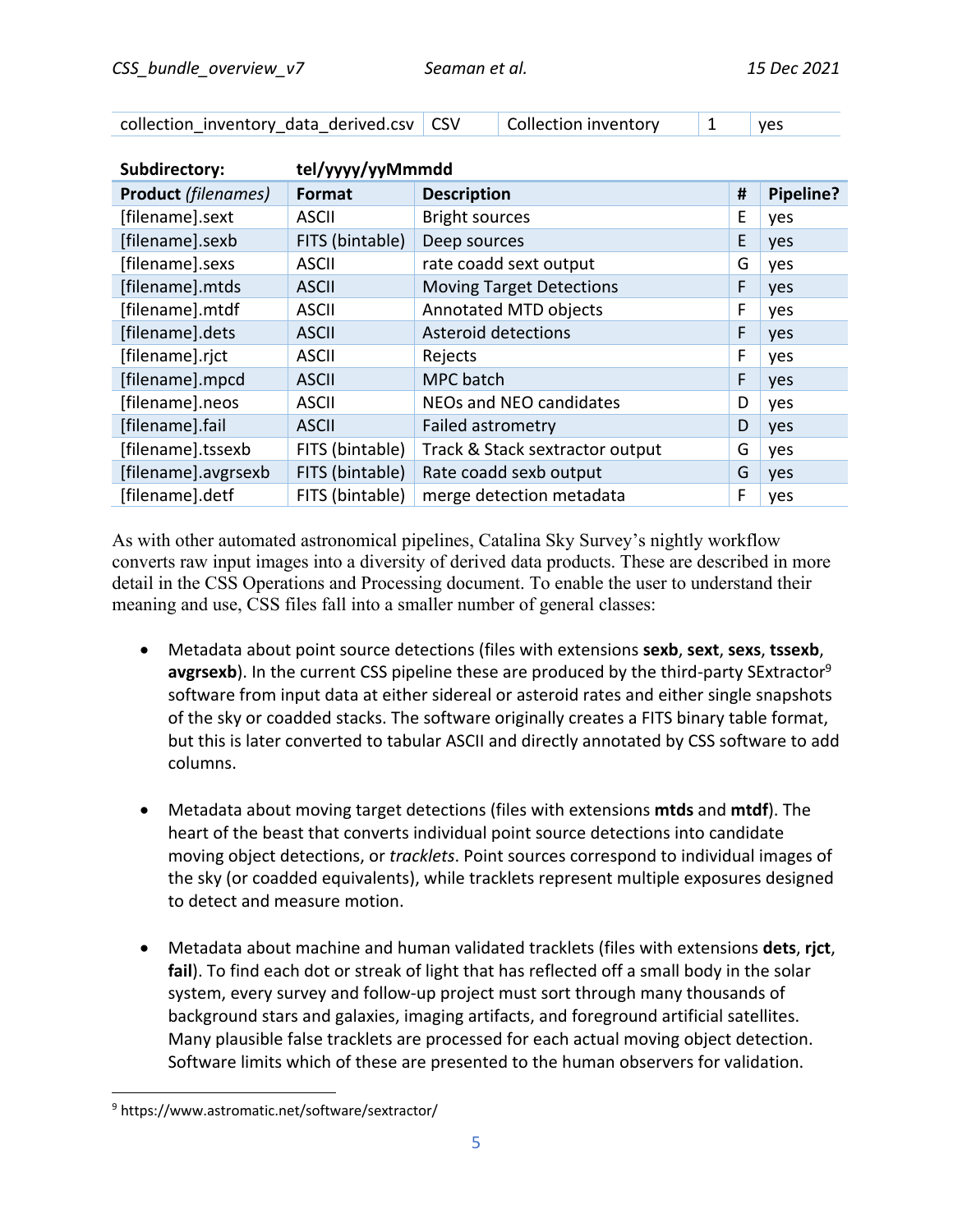- Metadata about new NEO candidates and NEO follow-up observations (**neos** extension) versus metadata about incidental known objects and unknown "low digest2" detections (**mpcd** extension). Many thousands of previously discovered main belt asteroids are redetected for each new near-Earth asteroid.
- Metadata merged (**detf** and **detl** and **detb** in the miscellaneous collection) from various of the above files, as well as from the processed images, to enable generation of astrometric submissions to the Minor Planet Center, described below.

#### **3.6 Miscellaneous**

A variety of documents round out the bundle to capture input parameters, pointing information, survey coverage, MD5 checksums, etc. The collection of miscellaneous derived data products includes a variety of parameter file inputs and log files as well as intermediate file types that are later merged into tabular structures in the section above. This class also includes logistically useful files such as text FITS headers for the arch files.

| <b>Collection</b>            | <b>LID</b> |                                                    |   |            |
|------------------------------|------------|----------------------------------------------------|---|------------|
| Miscellaneous                |            | urn:nasa:pds:gbo.ast.catalina.survey:miscellaneous |   |            |
|                              |            |                                                    |   |            |
| <b>Product</b>               | Format     | <b>Description</b>                                 | # | Pipeline?  |
| collection miscellaneous.xml | XML        | <b>Collection XML Label</b>                        |   | <b>ves</b> |

collection inventory miscellaneous.csv  $|$  CSV  $|$  Collection inventory  $|$  1 yes

| Subdirectory:              | tel/yyyy/yyMmmdd |                                       |   |           |  |  |
|----------------------------|------------------|---------------------------------------|---|-----------|--|--|
| <b>Product</b> (filenames) | Format           | <b>Description</b>                    | # | Pipeline? |  |  |
| [filename].detl            | <b>ASCII</b>     | input detection list                  | D | yes       |  |  |
| [filename].detb            | FITS (bintable)  | Per-batch or per-tracklet metadata    | D | yes       |  |  |
| [filename].iext            | <b>ASCII</b>     | Sources from difference imaging       | Е | yes       |  |  |
| [filename].strp            | <b>ASCII</b>     | Field catalog                         | E | yes       |  |  |
| [filename].strm            | <b>ASCII</b>     | Field catalog                         | E | yes       |  |  |
| [filename].scmp            | <b>ASCII</b>     | <b>SCAMP</b> output                   | E | yes       |  |  |
| [filename].ephm            | <b>ASCII</b>     | Ephemeris                             | F | yes       |  |  |
| [filename].hits            | <b>ASCII</b>     | <b>Hits</b>                           | F | yes       |  |  |
| [filename].arch h          | <b>ASCII</b>     | FITS header card images (no newlines) | E | yes       |  |  |
| [filename].ast             | <b>ASCII</b>     | Astrometry                            | D | yes       |  |  |
| [filename].mrpt            | <b>ASCII</b>     | IAU 80-column astrometry submission   | D | yes       |  |  |
| [filename].ades            | <b>XML</b>       | ADES astrometry submission            | D | yes       |  |  |
| [filename].param           | <b>ASCII</b>     | Parameters                            | G | no        |  |  |
| [filename].params          | <b>ASCII</b>     | Input parameters                      | G | no        |  |  |
| [filename].outparams       | <b>ASCII</b>     | <b>Output parameters</b>              | G | no        |  |  |
| [filename].json            | <b>ASCII</b>     | <b>JSON</b>                           | D | no        |  |  |
| [filename].log             | <b>ASCII</b>     | Logs                                  | D | no        |  |  |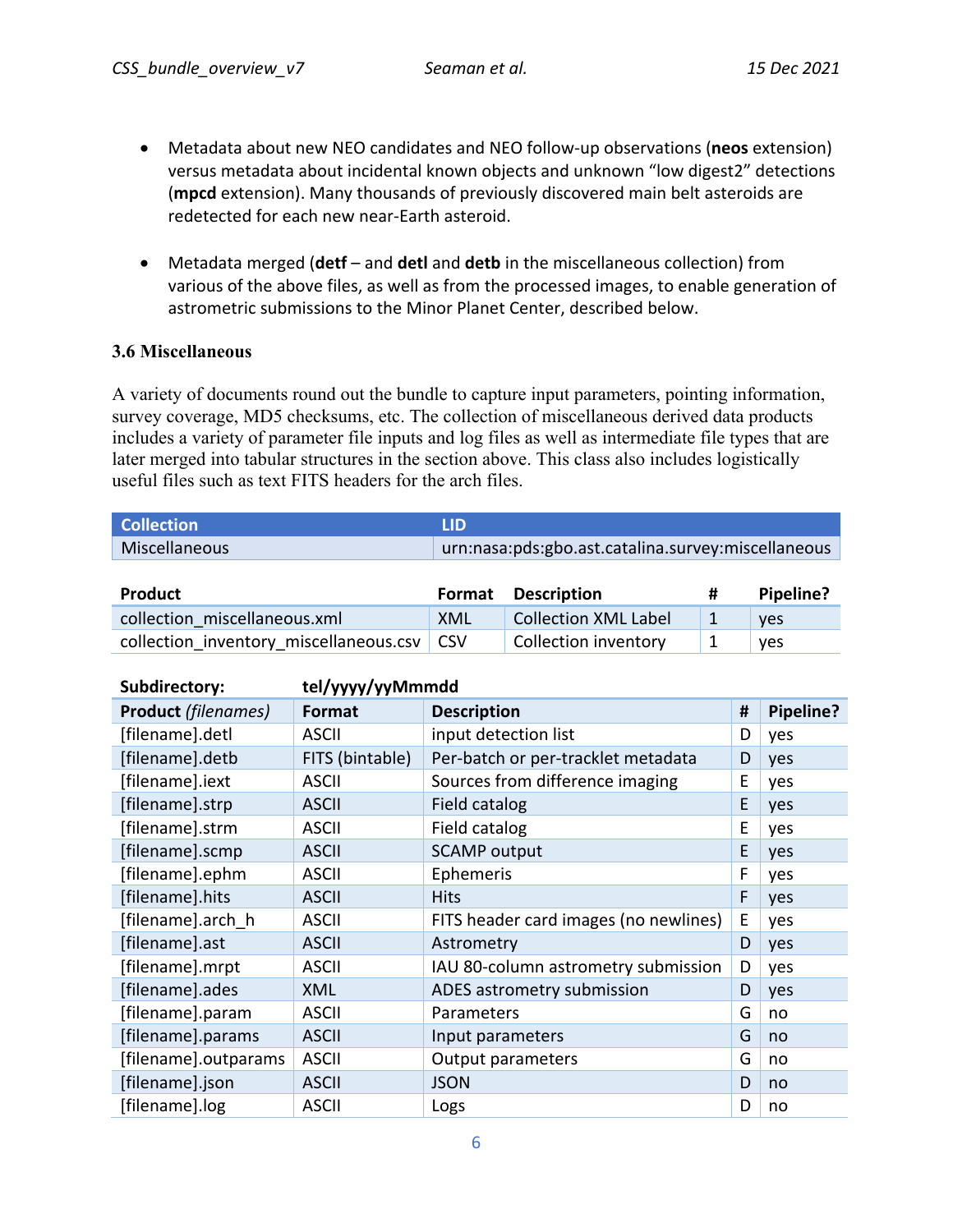| [filename].point | <b>ASCII</b> | Nightly telescope pointing                                                         |   | no  |
|------------------|--------------|------------------------------------------------------------------------------------|---|-----|
| [filename].pt    | <b>JSON</b>  | Per-image pointing (MPC format)                                                    | E | yes |
| [filename].xmls  | <b>ASCII</b> | <b>SCAMP</b> params                                                                | E | no  |
| [filename].cov   | <b>ASCII</b> | Survey coverage                                                                    | 1 | no  |
| [filename].txt   | <b>ASCII</b> | Various utility files (eg, software<br>versions, survey and follow-up<br>planning) | G | no  |
| signature.md5    | <b>ASCII</b> | MD5 file hashes                                                                    |   | no  |

One can infer by the nature of the word "miscellaneous" that these data products are very diverse. First, to finish the list from section 3.5, the primary goal of a NEO survey is to convert pixel data into astrometric data for submission to the Minor Planet Center:

- Astrometric data represented in the two IAU-standard formats (**ades** and **mrpt** extensions). ADES<sup>10</sup> is the newer format with additional metadata in XML format. MRPT files are in the old 80-column $^{11}$  IAU format.
- Metadata about point sources detected through the difference imaging branch of the CSS pipeline (**iext** extension). These are formatted similarly, but not identically, to the sext files.
- Per-image stellar lists and photometry (extensions **strm** and **strp**).
- Input and output for SCAMP<sup>12</sup> software (extension **xmls** and **scmp**) which converts point source detections into astrometric and photometric measurements. The CSS pipeline then further processes these values.
- Files related to telescope and survey operations (extensions **point**, **pt**, **cov**, **followup.txt**, **userfields.txt**, **survey\*.txt**).
- FITS headers in 80-column card image format without newlines (**arch\_h**).
- Per-image asteroid ephemerides (**ephm**) and per-field identifications against these known objects (**hits**).
- Unidentified incidental (low digest2) IAU 80-column tracklets (extension **ast**).
- Input and output parameters of various software (file extensions **param**, **params**, **outparams**, **json**).

<sup>10</sup> https://github.com/IAU-ADES/ADES-Master/blob/master/ADES\_Description.pdf

<sup>11</sup> https://www.minorplanetcenter.net/iau/info/OpticalObs.html

<sup>12</sup> https://www.astromatic.net/software/scamp/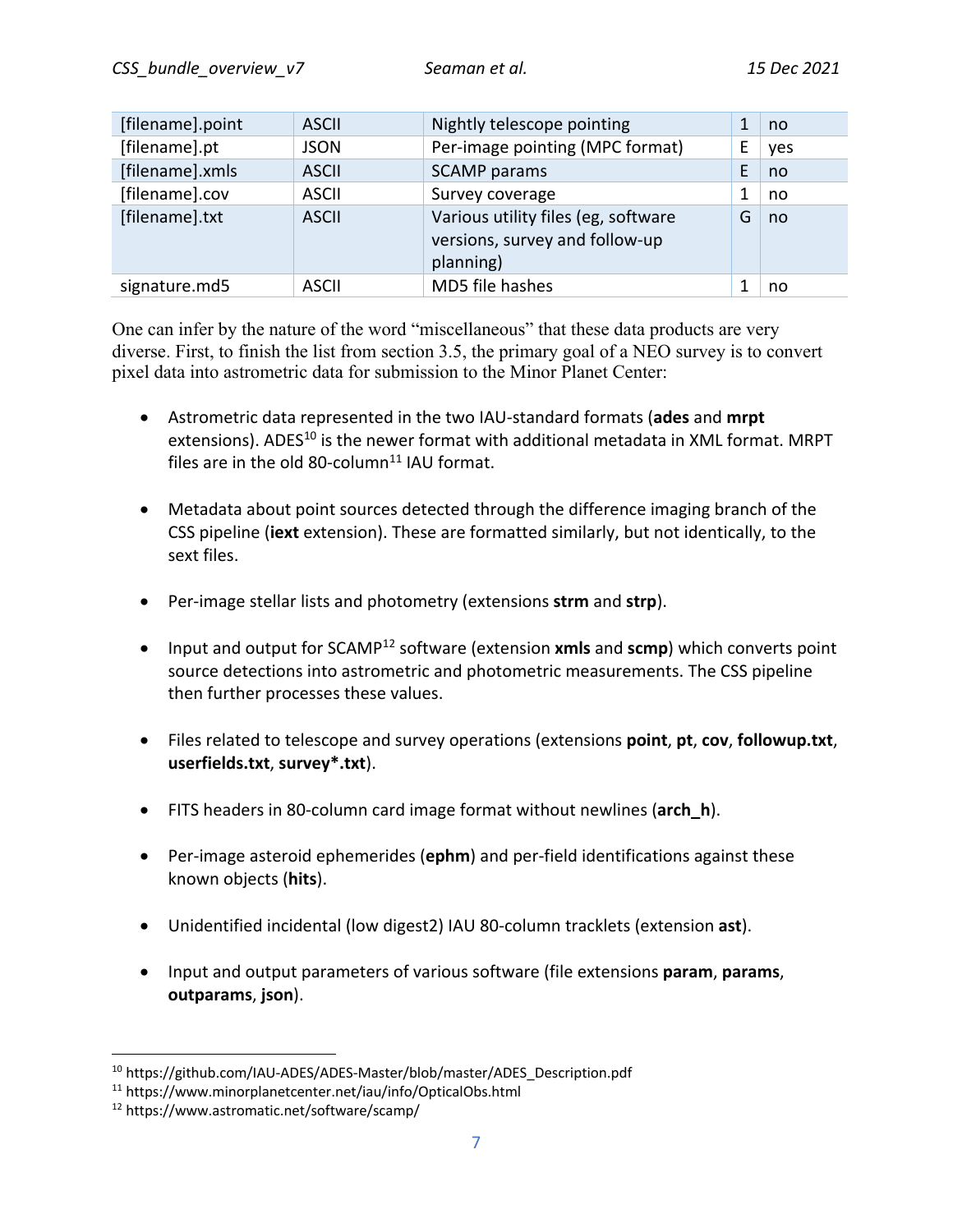• Log files of various software (extension **log**).

### **3.7 Calibrations**

Catalina Sky Survey CCD data is reduced in a similar fashion to other CCD imaging data, but NEO survey data in general are generally distinguished by large pixels. CSS relies on pragmatic and efficient logistics above almost everything else. CSS relies on pragmatic focusing, queuebased data-taking, flat fields selected exposure-by-exposure from a flat field library, and anything that streamlines operations. Flat fields that were used on a given night are copied from the library into the nightly data directory.

| <b>Collection</b>  | HD.                                              |
|--------------------|--------------------------------------------------|
| <b>CALIBRATION</b> | urn:nasa:pds:gbo.ast.catalina.survey:calibration |

| <b>Product</b>                             | <b>Format</b> | <b>Description</b>          | Pipeline? |
|--------------------------------------------|---------------|-----------------------------|-----------|
| collection calibration.xml                 | XML           | <b>Collection XML Label</b> | ves       |
| collection inventory calibration.csv   CSV |               | Collection inventory        | ves       |

| Subdirectory:              | tel/yyyy/yyMmmdd |                    |        |           |
|----------------------------|------------------|--------------------|--------|-----------|
| <b>Product</b> (filenames) | Format           | <b>Description</b> |        | Pipeline? |
| *flat*.fits                | <b>FITS</b>      | Flat field images  | varies | ves       |

### **3.8 Documents**

| <b>Collection</b> | .LID                                          |
|-------------------|-----------------------------------------------|
| <b>DOCUMENT</b>   | urn:nasa:pds:gbo.ast.catalina.survey:document |

| Product                                 |     | <b>Format Description</b>   | Pipeline? |
|-----------------------------------------|-----|-----------------------------|-----------|
| collection document.xml                 | XML | <b>Collection XML Label</b> | no        |
| collection inventory document.csv   CSV |     | Collection inventory        | no        |

| <b>Product</b> (filenames) | Format | <b>Description</b>                   | Pipeline? |
|----------------------------|--------|--------------------------------------|-----------|
| CSS bundle overview.pdf    | PDF/A  | This document                        | <b>No</b> |
| CSS history.pdf            | PDF/A  | History of the Catalina Sky Survey   | No        |
| CSS telescopes.pdf         | PDF/A  | CSS Telescopes and Instrumentation   | <b>No</b> |
| CSS operations.pdf         | PDF/A  | <b>CSS Operations and Processing</b> | <b>No</b> |

# **4 Catalina Sky Survey Documents**

- *Overview of Catalina Sky Survey PDS Archive*, Seaman, Neese, Stone, and Christensen, 13 Nov 2020 (this document)
- *History of the Catalina Sky Survey*, CSS team, 12 Nov 2020
- *Catalina Sky Survey Telescopes and Instrumentation,* CSS team, 12 Nov 2020
- *Catalina Sky Survey Operations and Processing*, CSS team, 12 Nov 2020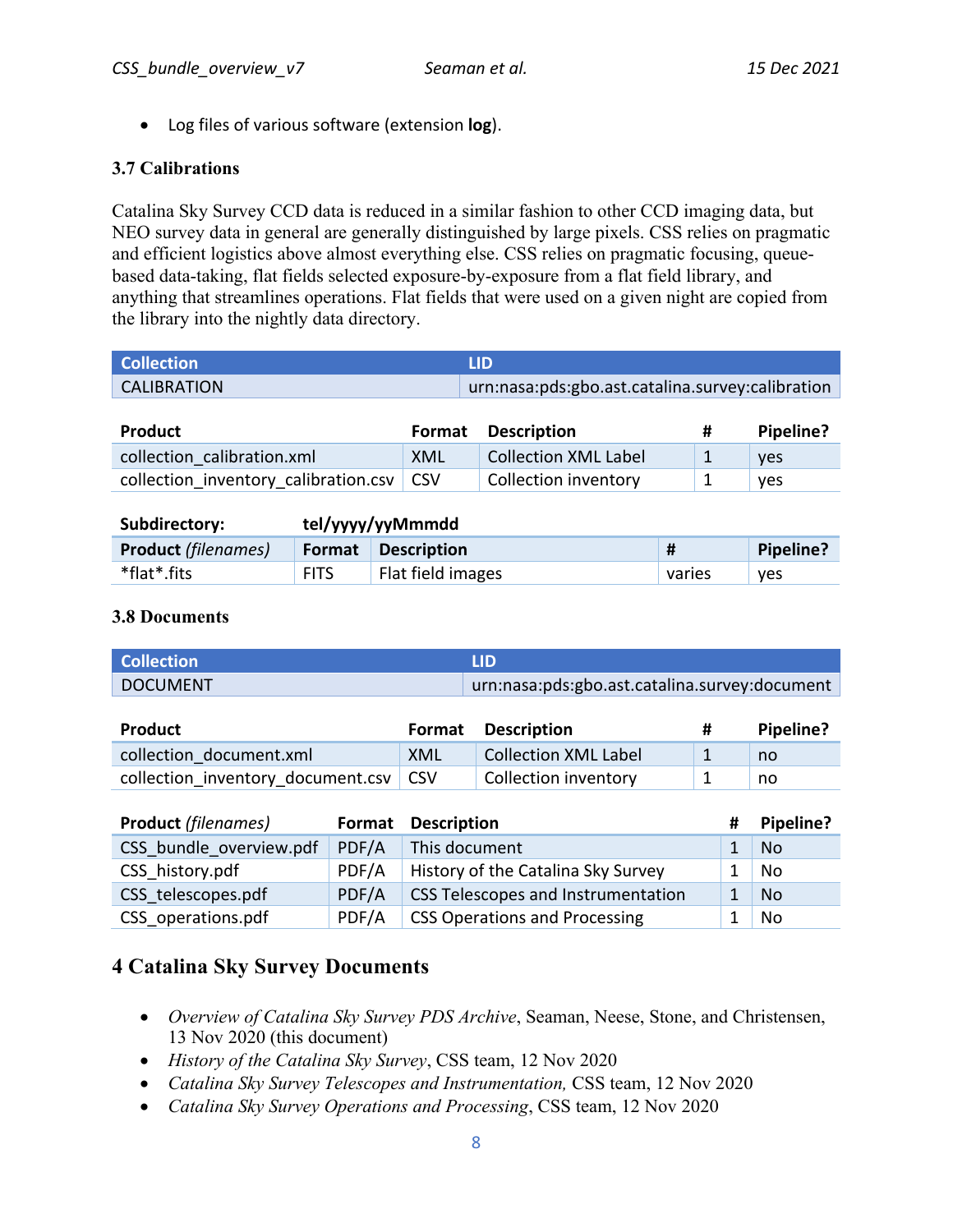• *Catalina Sky Survey Data Flow Diagram,* CSS team, 15 Aug 2021

# **5 CSS Data Holdings and File Naming**

The Catalina Sky Survey (CSS) acquires optical imaging data of the night sky of both standardized survey fields and targeted follow-up to support the discovery of Near-Earth Objects (NEOs) as well as incidental astrometric observations of asteroids, comets, and other solar system objects. Fields are imaged multiple times (almost always four times) in support of moving object detection against the background stars. All subsequent data products, and their names, derive from four initial raw CCD images (see below for explanation of sub-fields):

G96 20200927 2B N20001 01 0001.fits.fz<sup>13</sup> G96\_20200927\_2B\_N20001\_01\_0002.fits.fz G96\_20200927\_2B\_N20001\_01\_0003.fits.fz G96\_20200927\_2B\_N20001\_01\_0004.fits.fz

In survey mode these are typically 30 second exposures, acquired about 7 minutes apart, interleaved with observations of other adjoining fields. Follow-up observations vary in exposure time depending on the expected brightness of the targets and are often taken in rapid sequence.

An alternate observing mode for follow-up is to "track and stack" in which each of the four frames is composed of separate frames that are coadded at the expected rate of motion of the targeted object. In that case there will be additional raw images – two dozen or more are not unusual. Several of the file types discussed below will only appear for track and stack observations.

Archival holdings at CSS's University of Arizona headquarters are universally in a directory structure: /archive/TEL/YYYY/NIGHT<sup>14</sup>, where TEL is one of the MPC codes listed below, YYYY is the calendar year, and NIGHT is of the form: YYMmmDD, for example:

/archive/G96/2020/20Sep27

CSS image names and derived data products within these directories are comprised of several segments separated by underscores with an appended extension:

- Telescope three letter  $MPC^{15}$  site code
- Night UT date at the end of the night, YYYYMMDD
- Binning CCD pixel binning, eg, 1B, 2B, or 4B
- Field field ID, Xnnnnn where X is N, S, F, or U
- Repetition 1 for the first time a field is imaged per night, incremented if repeated
- Sequence sequence number of exposures, 1-4 (or more for track-and-stack)
- Extension "fits" for the raw data or many other options (see below)
- Compression "fz" for FITS tile compression, "gz" for gzip, or absent (optional)

 $<sup>13</sup>$  FITS images are FPACK compressed at the telescope during the night. This leaves the headers readable.</sup>

<sup>&</sup>lt;sup>14</sup> In practice, annual datasets are hosted in ZFS pools in a growing mass datastore that is replicated between the CSS offices at the Lunar and Planetary Laboratory and the campus data center, UITS.

<sup>15</sup> The IAU Minor Planet Center, https://minorplanetcenter.net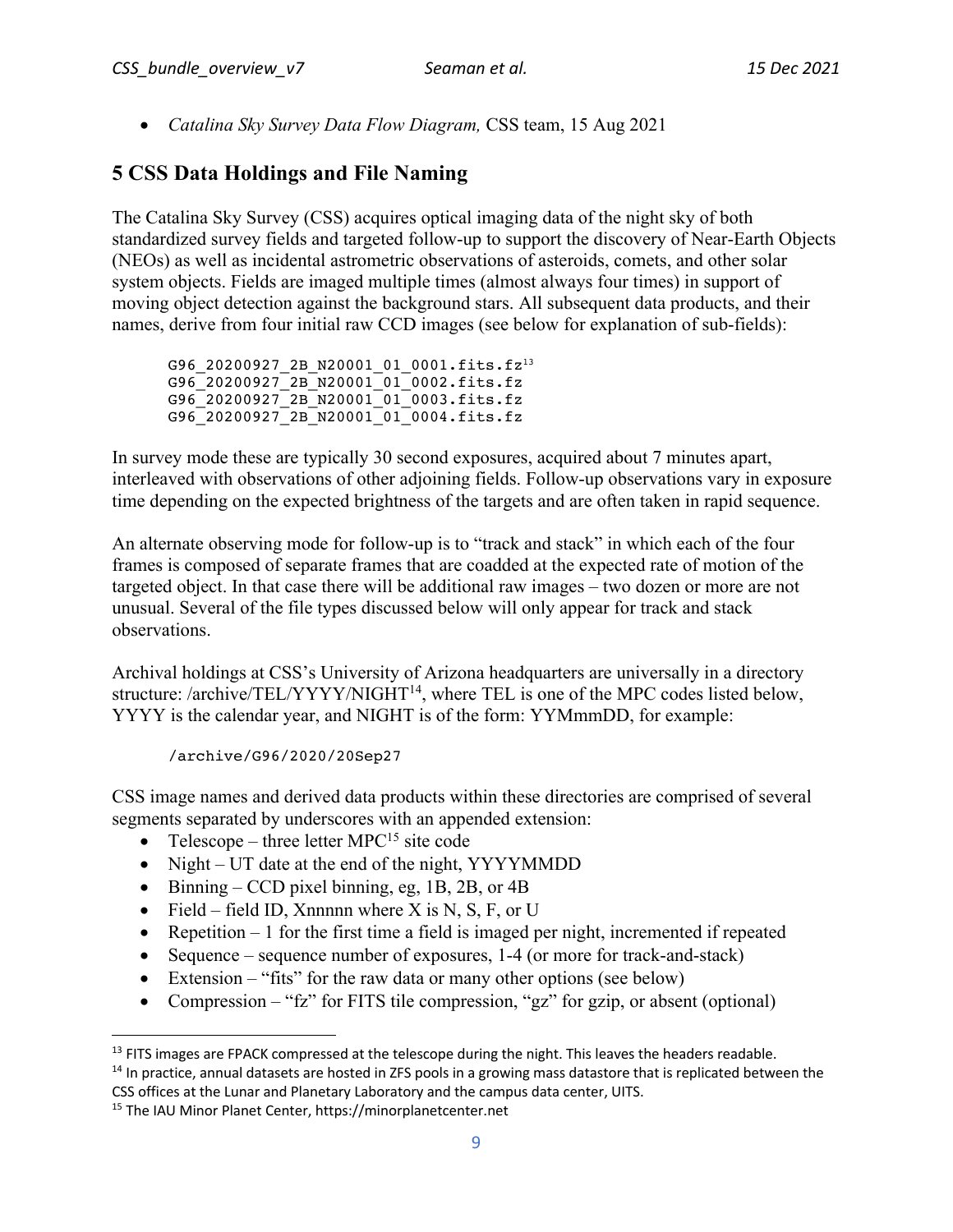The enumerated CSS MPC codes are our four survey telescopes:

- 703 the original Catalina Sky Survey (CSS) 0.7m Schmidt on Mount Bigelow
- G96 the Mount Lemmon Survey (MLS) 60" telescope
- E12 the Siding Spring Survey (SSS) using the 0.5m Uppsala Schmidt (retired in 2013)
- V00 the Steward Observatory 90" Bok telescope on Kitt Peak, when used for NEO surveying in partnership with Spacewatch and the University of Minnesota

And two follow-up<sup>16</sup> telescopes:

- I52 40" follow-up telescope next to G96 on Mount Lemmon
- V06 the 61" Kuiper telescope on Mount Bigelow, when used by CSS for follow-up

CSS survey field nomenclature is N for fields north of the celestial equator and S for southern fields. The first two digits are rounded to a grid in degrees of declination. The final three digits are a grid in degrees of right ascension. Each telescope has a different set of standard fields depending on their field of view. For example, the Schmidt has a larger field of view so there are fewer standard field centers.

Follow-up nomenclature has evolved and for most purposes can be regarded as "F" (for followup) and "U" (for user) followed by 5 random but unique characters. The distinction between follow-up and user fields has largely vanished, and currently the 5 characters are assigned as a subset of the temporary object designation as an aid to the observers. Temporary designations have also evolved, sometimes rapidly, and can be best regarded as random unique strings, generally 7 characters, assigned by the different NEO surveys using various schemes.<sup>17</sup>

There is a lengthy list of CSS file extensions, generated for a variety of purposes leading ultimately to submitting asteroid and comet astrometry to the IAU Minor Planet Center. These may or may not be encountered in gzip compressed form (with an appended ".gz" extension) or FITS tile compressed (FPACK) format (with a ".fz").

|       | <b>Ext</b> Format | <b>Collection</b>        | <b>Description</b>                      |
|-------|-------------------|--------------------------|-----------------------------------------|
| fits  | <b>FITS</b>       | Data Raw                 | Raw CCD exposures (not for legacy data) |
| calb  | <b>FITS</b>       | Data Partially Processed | <b>Basic CCD calibrated</b>             |
| pass1 | <b>FITS</b>       | Data_Partially_Processed | Pipeline pass 1 images (rare)           |
| csub  | <b>FITS</b>       | Data Partially Processed | Difference images                       |
| avgs  | <b>FITS</b>       | Data Partially Processed | Sidereal track-and-stack coadds         |
| avgr  | <b>FITS</b>       | Data_Partially_Processed | Asteroid rate T-and-S coadds            |
| arch  | <b>FITS</b>       | Data Calibrated          | Fully calibrated images                 |
| pt    | <b>JSON</b>       | <i>Miscellaneous</i>     | MPC JSON format pointing metadata       |

<sup>&</sup>lt;sup>16</sup> All CSS telescopes can operate in both survey and follow-up mode, the division of labor depends on several factors, most critically the field of view of the camera. NEO survey cameras are very wide field.

 $17$  CSS designations currently begin with "C" followed by a 5-character high-order base running number and a trailing digit indicating the telescope: 1 for 703, 2 for G96, and so forth. These are arbitrary 7-character strings for the purposes of this document.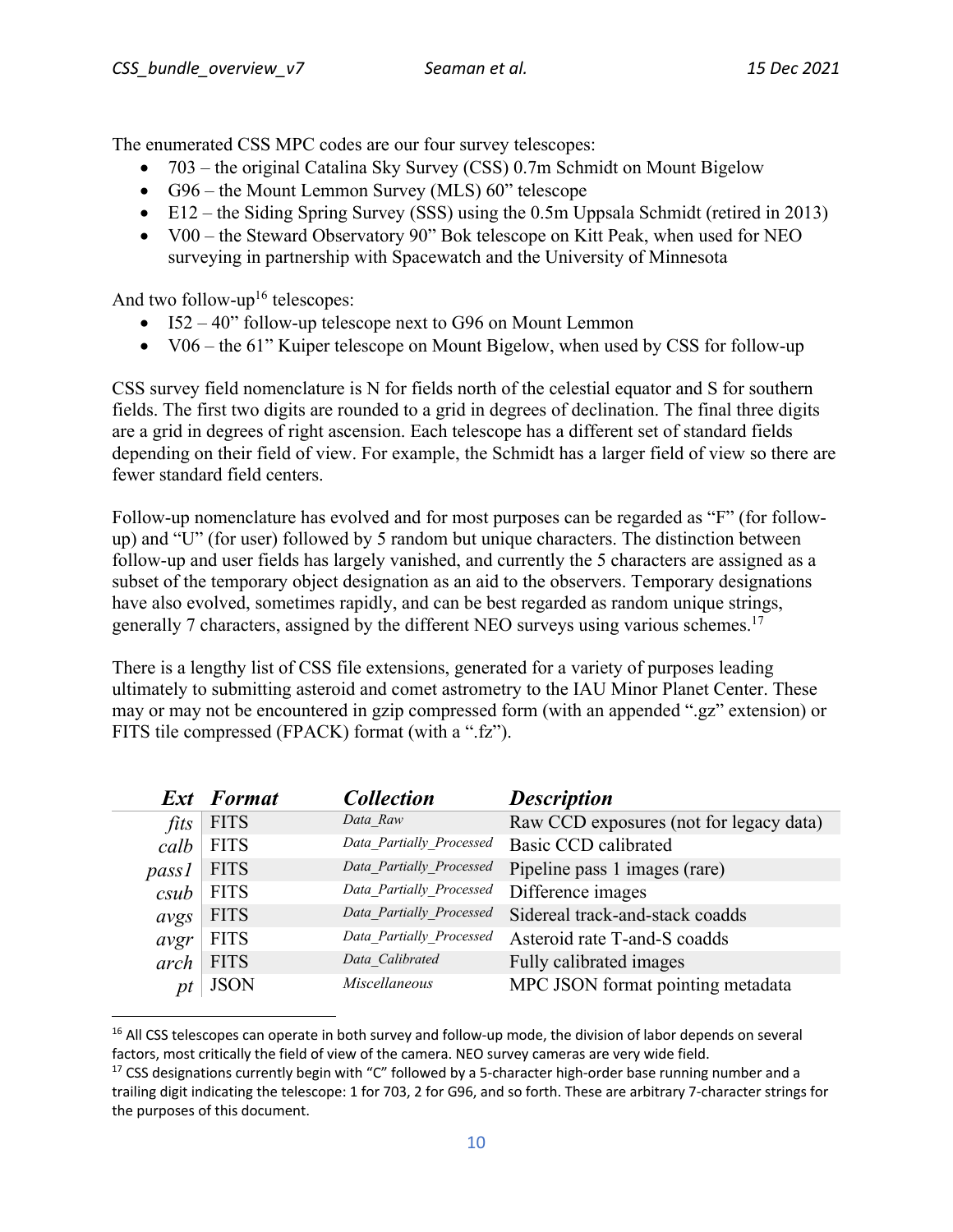| sext     | <b>ASCII</b>           | Data Derived         | Bright sextractor <sup>18</sup> source lists |
|----------|------------------------|----------------------|----------------------------------------------|
| sexb     | bintable <sup>19</sup> | Data_Derived         | Deep sextractor source lists (binary)        |
| iext     | <b>ASCII</b>           | <i>Miscellaneous</i> | Sources from difference imaging              |
| strp     | <b>ASCII</b>           | <i>Miscellaneous</i> | Field catalog list                           |
| strm     | <b>ASCII</b>           | Miscellaneous        | <b>Field matches</b>                         |
| ephm     | <b>ASCII</b>           | <i>Miscellaneous</i> | Ephemeris predictions for field              |
| mtds     | <b>ASCII</b>           | Data Derived         | Moving Target Detection sources              |
| mtdf     | <b>ASCII</b>           | Data_Derived         | Filtered and annotated MTD list              |
| dets     | <b>ASCII</b>           | Data Derived         | Candidate asteroid detections                |
| hits     | <b>ASCII</b>           | Miscellaneous        | Hits of detections against ephemeris         |
| rjct     | <b>ASCII</b>           | Data Derived         | Objects rejected during validation           |
| mpcd     | <b>ASCII</b>           | Miscellaneous        | Non-NEO asteroid astrometry                  |
| neos     | <b>ASCII</b>           | <i>Miscellaneous</i> | NEO asteroid astrometry                      |
| fail     | <b>ASCII</b>           | Data_Derived         | Failed astrometry (various reasons)          |
| arch h   | <b>ASCII</b>           | Miscellaneous        | FITS header card images (no newlines)        |
| tssexb   | bintable               | Miscellaneous        | T-and-S sextractor output                    |
| avgrsexb | bintable               | Miscellaneous        | Rate coadd sextractor output (binary)        |
| sexs     | <b>ASCII</b>           | Miscellaneous        | Rate coadd sextractor output (text)          |
| det f    | bintable               | Data Derived         | Merged per-detection metadata                |

Files with the above extensions will have names meeting the criteria in the first paragraph, but not all file extensions are created for all four (or more) raw FITS images.<sup>20</sup> Per-image processing includes image calibration and source extraction, while per-field processing applies to steps after the initial moving target detection, for example the merged per-detection metadata results in one FITS binary table per four raw input images:

G96 20200927 2B N20001 01 0001.detf

In addition, five of the file types from the Miscellaneous collection have slight name variations:

|      | <b>Ext</b> Format | <b>Collection</b> | <b>Description</b>                       |
|------|-------------------|-------------------|------------------------------------------|
| scmp | ASCII             | Miscellaneous     | <b>SCAMP</b> output                      |
| detl | <b>ASCII</b>      | Miscellaneous     | Input detection list for ADES generation |
| deth | bintable          | Miscellaneous     | Batched per-detection metadata           |
| mrpt | $^+$ ASCII        | Miscellaneous     | Old ("80-column") astrometry submission  |
| ades | <b>XML</b>        | Miscellaneous     | ADES astrometry submissions              |

The CSS pipeline relies on SCAMP (Software for Calibrating AstroMetry and Photometry)<sup>21</sup> to compute FITS world coordinates to each image individually, and as needed to coadded images.

<sup>18</sup> https://www.astromatic.net/software/sextractor

<sup>&</sup>lt;sup>19</sup> FITS binary table format. These will not be compressed.

<sup>20</sup> See bundle spreadsheet.

<sup>21</sup> https://www.astromatic.net/software/scamp